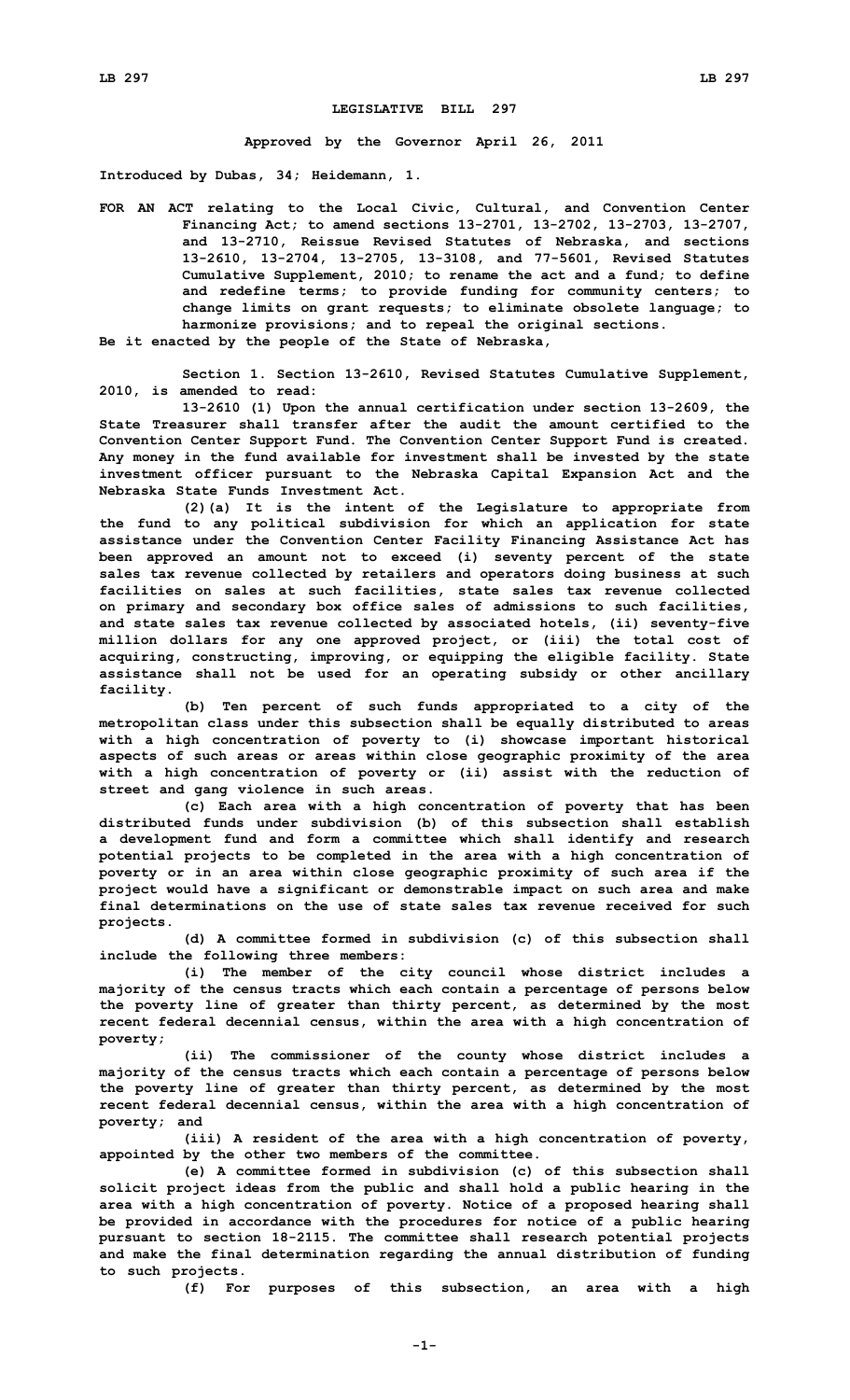**concentration of poverty means an area within the corporate limits of <sup>a</sup> city of the metropolitan class consisting of one or more contiguous census tracts, as determined by the most recent federal decennial census, which contain <sup>a</sup> percentage of persons below the poverty line of greater than thirty percent, and all census tracts contiguous to such tract or tracts, as determined by the most recent federal decennial census.**

**(3) State assistance to the political subdivision shall no longer be available upon the retirement of the bonds issued to acquire, construct, improve, or equip the facility or any subsequent bonds that refunded the original issue or when state assistance reaches the amount determined under subdivision (2)(a) of this section, whichever comes first.**

**(4) The remaining thirty percent of state sales tax revenue collected by retailers and operators doing business at such facilities on sales at such facilities, state sales tax revenue collected on primary and secondary box office sales of admissions to such facilities, and state sales tax revenue collected by associated hotels, shall be appropriated by the Legislature to the Local Civic, Cultural, and Convention Civic and Community Center Financing Fund.**

**(5) Any municipality that has applied for and received <sup>a</sup> grant of assistance under the Local Civic, Cultural, and Convention Civic and Community Center Financing Act may not receive state assistance under the Convention Center Facility Financing Assistance Act.**

**Sec. 2. Section 13-2701, Reissue Revised Statutes of Nebraska, is amended to read:**

**13-2701 Sections 13-2701 to 13-2710 shall be known and may be cited as the Local Civic, Cultural, and Convention Civic and Community Center Financing Act.**

**Sec. 3. Section 13-2702, Reissue Revised Statutes of Nebraska, is amended to read:**

**13-2702 The purpose of the Local Civic, Cultural, and Convention Civic and Community Center Financing Act is to support the development of civic, cultural, and convention civic and community centers throughout Nebraska. Furthermore, the act is intended to support projects that attract new civic, cultural, and convention activity to Nebraska from outside of Nebraska. foster maintenance or growth of communities.**

**Sec. 4. Section 13-2703, Reissue Revised Statutes of Nebraska, is amended to read:**

**13-2703 For purposes of the Local Civic, Cultural, and Convention Civic and Community Center Financing Act:**

**(1) Center means <sup>a</sup> civic, cultural, or convention facility or area; (1) Civic center means <sup>a</sup> facility that is primarily used to host conventions, meetings, and cultural events and <sup>a</sup> library;**

**(2) Community center means the traditional center of <sup>a</sup> community, typically comprised of <sup>a</sup> cohesive core of residential, civic, religious, and commercial buildings, arranged around <sup>a</sup> main street and intersecting streets;**

**(2) (3) Department means the Department of Economic Development; and (3) (4) Fund means the Local Civic, Cultural, and Convention Civic**

**and Community Center Financing Fund; and.**

**(5) Historic building means <sup>a</sup> building eligible for listing on or currently listed on the National Register of Historic Places.**

**Sec. 5. Section 13-2704, Revised Statutes Cumulative Supplement, 2010, is amended to read:**

**13-2704 (1) The Local Civic, Cultural, and Convention Civic and Community Center Financing Fund is created. The fund shall be administered by the department. Transfers may be made from the fund to the General Fund at the direction of the Legislature. Any money in the Local Civic, Cultural, and Convention Civic and Community Center Financing Fund available for investment shall be invested by the state investment officer pursuant to the Nebraska Capital Expansion Act and the Nebraska State Funds Investment Act. The fund may be used for assistance for the construction of new civic centers, or the renovation or expansion of existing civic or community centers, or the conversion, rehabilitation, or reuse of historic buildings for purposes consistent with this section. The fund may not be used for planning, programming, marketing, advertising, and related activities. Transfers may be made from the fund to the Department of Revenue Enforcement Fund at the direction of the Legislature.**

**(2) On July 1, 2010, or as soon thereafter as is administratively possible the State Treasurer shall transfer seventy-nine thousand three hundred dollars from the Local Civic, Cultural, and Convention Center Financing Fund to the Department of Revenue Enforcement Fund.**

**(3) (2) It is the intent of the Legislature that on July 1, 2011, or as soon thereafter as is administratively possible the State Treasurer**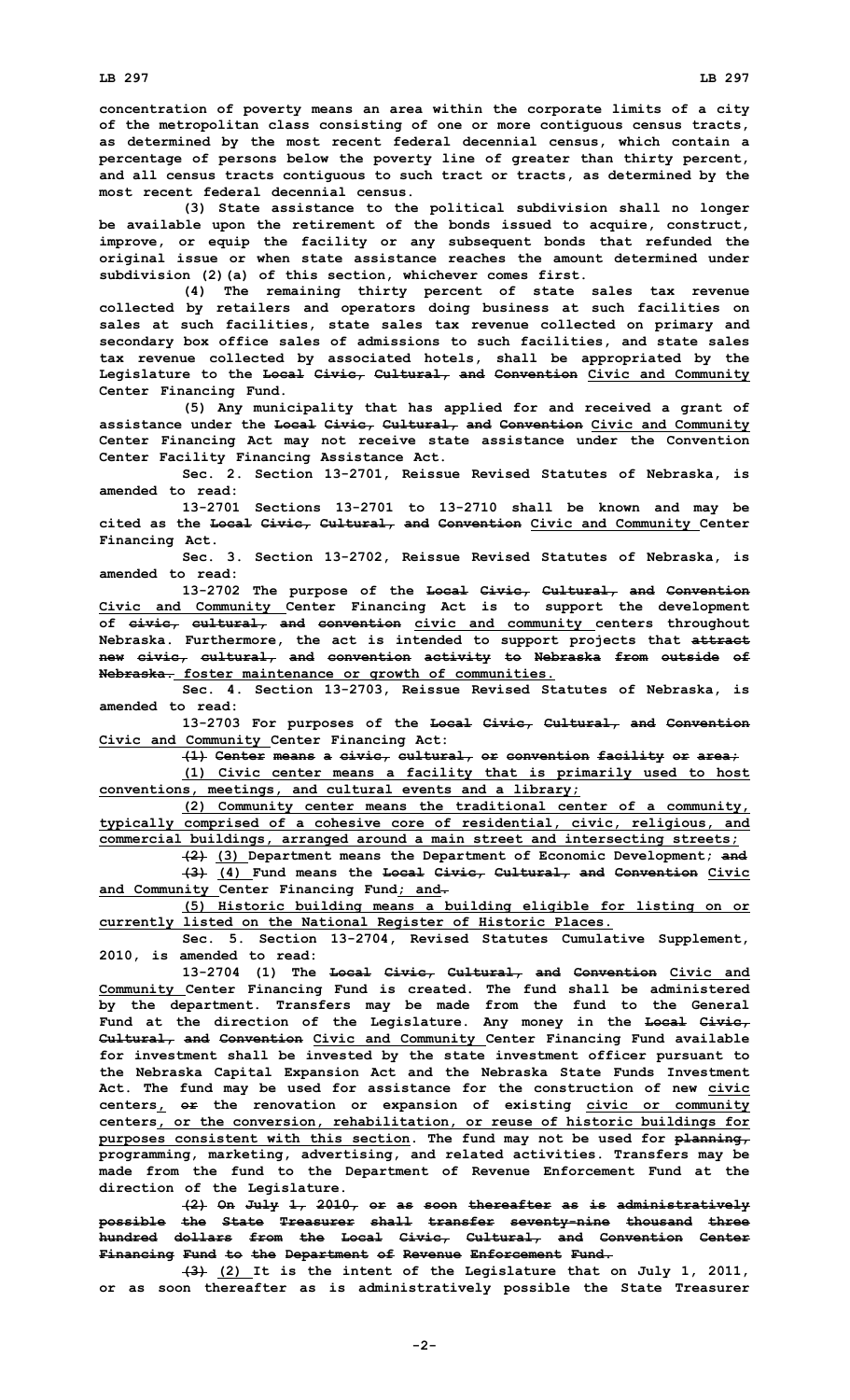**shall transfer forty-two thousand nine hundred dollars from the Local Civic, Cultural, and Convention Civic and Community Center Financing Fund to the Department of Revenue Enforcement Fund.**

**Sec. 6. Section 13-2705, Revised Statutes Cumulative Supplement, 2010, is amended to read:**

**13-2705 The department may conditionally approve grants of assistance from the fund to eligible and competitive applicants within the following limits:**

**(1) <sup>A</sup> Except as provided in subdivision (2) of this section, <sup>a</sup> grant request shall be at least twenty ten thousand dollars but no more than:**

**(a) For <sup>a</sup> city of the primary class, one million five hundred thousand dollars;**

**(b) For <sup>a</sup> municipality with <sup>a</sup> population of forty thousand but less than one hundred thousand, seven hundred fifty thousand dollars;**

**(c) For <sup>a</sup> municipality with <sup>a</sup> population of twenty thousand but less than forty thousand, five hundred thousand dollars;**

**(d) For <sup>a</sup> municipality with <sup>a</sup> population of ten thousand but less than twenty thousand, four hundred thousand dollars; and**

**(e) For <sup>a</sup> municipality with <sup>a</sup> population of less than ten thousand, two hundred fifty thousand dollars;**

**(2) Upon the balance of the fund reaching two million five hundred thousand dollars, and until the balance of the fund falls below one million dollars, <sup>a</sup> grant request shall be at least ten thousand dollars but no more than:**

**(a) For <sup>a</sup> city of the primary class, two million two hundred fifty thousand dollars;**

**(b) For <sup>a</sup> municipality with <sup>a</sup> population of forty thousand but less than one hundred thousand, one million one hundred twenty-five thousand dollars;**

**(c) For <sup>a</sup> municipality with <sup>a</sup> population of twenty thousand but less than forty thousand, seven hundred fifty thousand dollars;**

**(d) For <sup>a</sup> municipality with <sup>a</sup> population of ten thousand but less than twenty thousand, six hundred thousand dollars; and**

**(e) For <sup>a</sup> municipality with <sup>a</sup> population of less than ten thousand, three hundred seventy-five thousand dollars;**

**(2) (3) Assistance from the fund shall not amount to more than fifty percent of the cost of construction, renovation, or expansion; and**

**(3) (4) <sup>A</sup> municipality shall not be awarded more than one grant in any five-year period.**

**Sec. 7. Section 13-2707, Reissue Revised Statutes of Nebraska, is amended to read:**

**13-2707 The department shall evaluate all applications for grants of assistance based on the following criteria:**

**(1) Attraction impact. Funding decisions by the department shall be based in part on the likelihood of the project attracting new cultural, civic, or convention civic or community activity to Nebraska from outside of Nebraska. A project with greater out-of-state draw shall be preferred over <sup>a</sup> project with less impact;**

**(2) Socioeconomic impact. The project's potential for long-term positive impacts on the local and regional economy and society;**

**(3) Financial support. Assistance from the fund shall be matched at least equally from local sources. At least eighty fifty percent of the local match must be in cash. Projects with <sup>a</sup> higher level of local matching funds shall be preferred as compared to those with <sup>a</sup> lower level of matching funds;**

**(4) Readiness. The applicant's fiscal and economic capacity to finance the local share and ability to proceed and implement its plan and operate the convention civic or community center; and**

**(5) Project location. <sup>A</sup> project shall be located in the municipality that applies for the grant; and.**

**(6) Project planning. Projects with completed technical assistance and feasibility studies shall be preferred to those with no prior planning.**

**Sec. 8. Section 13-2710, Reissue Revised Statutes of Nebraska, is amended to read:**

**13-2710 The department shall adopt and promulgate rules and regulations to carry out the Local Civic, Cultural, and Convention Civic and Community Center Financing Act.**

**Sec. 9. Section 13-3108, Revised Statutes Cumulative Supplement, 2010, is amended to read:**

**13-3108 (1) Upon the annual certification under section 13-3107, the State Treasurer shall transfer after the audit the amount certified to the Sports Arena Facility Support Fund which is hereby created. Any money in the fund available for investment shall be invested by the state investment**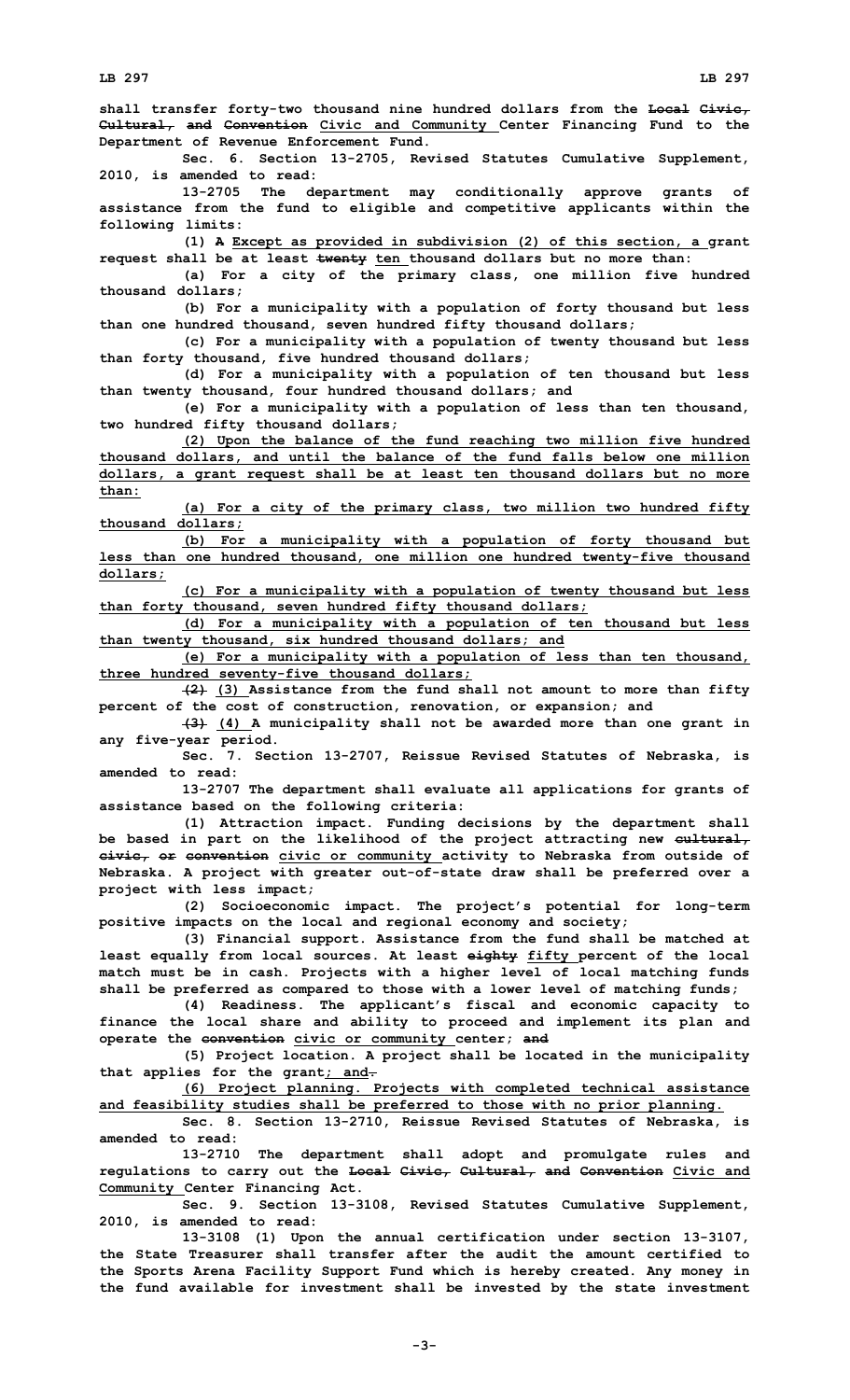**LB 297 LB 297**

**officer pursuant to the Nebraska Capital Expansion Act and the Nebraska State Funds Investment Act.**

**(2)(a) It is the intent of the Legislature to appropriate from the fund money to be distributed to any political subdivision for which an application for state assistance under the Sports Arena Facility Financing Assistance Act has been approved an amount not to exceed seventy percent of the (i) state sales tax revenue collected by retailers doing business at eligible sports arena facilities on sales at such facilities, (ii) state sales tax revenue collected on primary and secondary box office sales of admissions to such facilities, and (iii) new state sales tax revenue collected by nearby retailers and sourced under sections 77-2703.01 to 77-2703.04 to a location within six hundred yards of the eligible facility.**

**(b) The amount to be appropriated for distribution as state assistance to <sup>a</sup> political subdivision under this subsection for any one year after the tenth year shall not exceed the highest such amount appropriated under subdivision (2)(a) of this section during any one year of the first ten years of such appropriation. If seventy percent of the state sales tax revenue as described in subdivision (2)(a) of this section exceeds the amount to be appropriated under this subdivision, such excess funds shall be transferred to the General Fund.**

**(3) The total amount of state assistance approved for an eligible sports arena facility shall not (a) exceed fifty million dollars or (b) be paid out for more than twenty years after the issuance of the first bond for the sports arena facility.**

**(4) State assistance to the political subdivision shall no longer be available upon the retirement of the bonds issued to acquire, construct, improve, or equip the facility or any subsequent bonds that refunded the original issue or when state assistance reaches the amount determined under subsection (3) of this section, whichever comes first.**

**(5) State assistance shall not be used for an operating subsidy or other ancillary facility.**

**(6) The thirty percent of state sales tax revenue remaining after the appropriation and transfer in subsection (2) of this section shall be appropriated by the Legislature to the Local Civic, Cultural, and Convention Civic and Community Center Financing Fund.**

**(7) Any municipality that has applied for and received <sup>a</sup> grant of assistance under the Local Civic, Cultural, and Convention Civic and Community Center Financing Act shall not receive state assistance under the Sports Arena Facility Financing Assistance Act.**

**Sec. 10. Section 77-5601, Revised Statutes Cumulative Supplement, 2010, is amended to read:**

**77-5601 (1) From August 1, 2004, through October 31, 2004, there shall be conducted <sup>a</sup> tax amnesty program with regard to taxes due and owing that have not been reported to the Department of Revenue. Any person applying for tax amnesty shall pay all unreported taxes that were due on or before April 1, 2004. Any person that applies for tax amnesty and is accepted by the Tax Commissioner shall have any penalties and interest waived on unreported and delinquent taxes notwithstanding any other provisions of law to the contrary.**

**(2) To be eligible for the tax amnesty provided by this section, the person shall apply for amnesty within the amnesty period, file <sup>a</sup> return for each taxable period for which the amnesty is requested by December 31, 2004, if no return has been filed, and pay in full all taxes for which amnesty is sought with the return or within thirty days after the application if <sup>a</sup> return was filed prior to the amnesty period. Tax amnesty shall not be available for any person that is under civil or criminal audit, investigation, or prosecution for unreported or delinquent taxes by this state or the United States Government on or before April 16, 2004.**

**(3) The department shall not seek civil or criminal prosecution against any person for any taxable period for which amnesty has been granted. The Tax Commissioner shall develop forms for applying for the tax amnesty program, develop procedures for qualification for tax amnesty, and conduct <sup>a</sup> public awareness campaign publicizing the program.**

**(4) If <sup>a</sup> person elects to participate in the amnesty program, the election shall constitute an express and irrevocable relinquishment of all administrative and judicial rights to challenge the imposition of the tax or its amount. Nothing in this section shall prohibit the department from adjusting <sup>a</sup> return as <sup>a</sup> result of any state or federal audit.**

**(5)(a) Except for any local option sales tax collected and returned to the appropriate municipality and any motor vehicle fuel, diesel fuel, and compressed fuel taxes, which shall be deposited in the Highway Trust Fund or Highway Allocation Fund as provided by law, no less than eighty percent of**